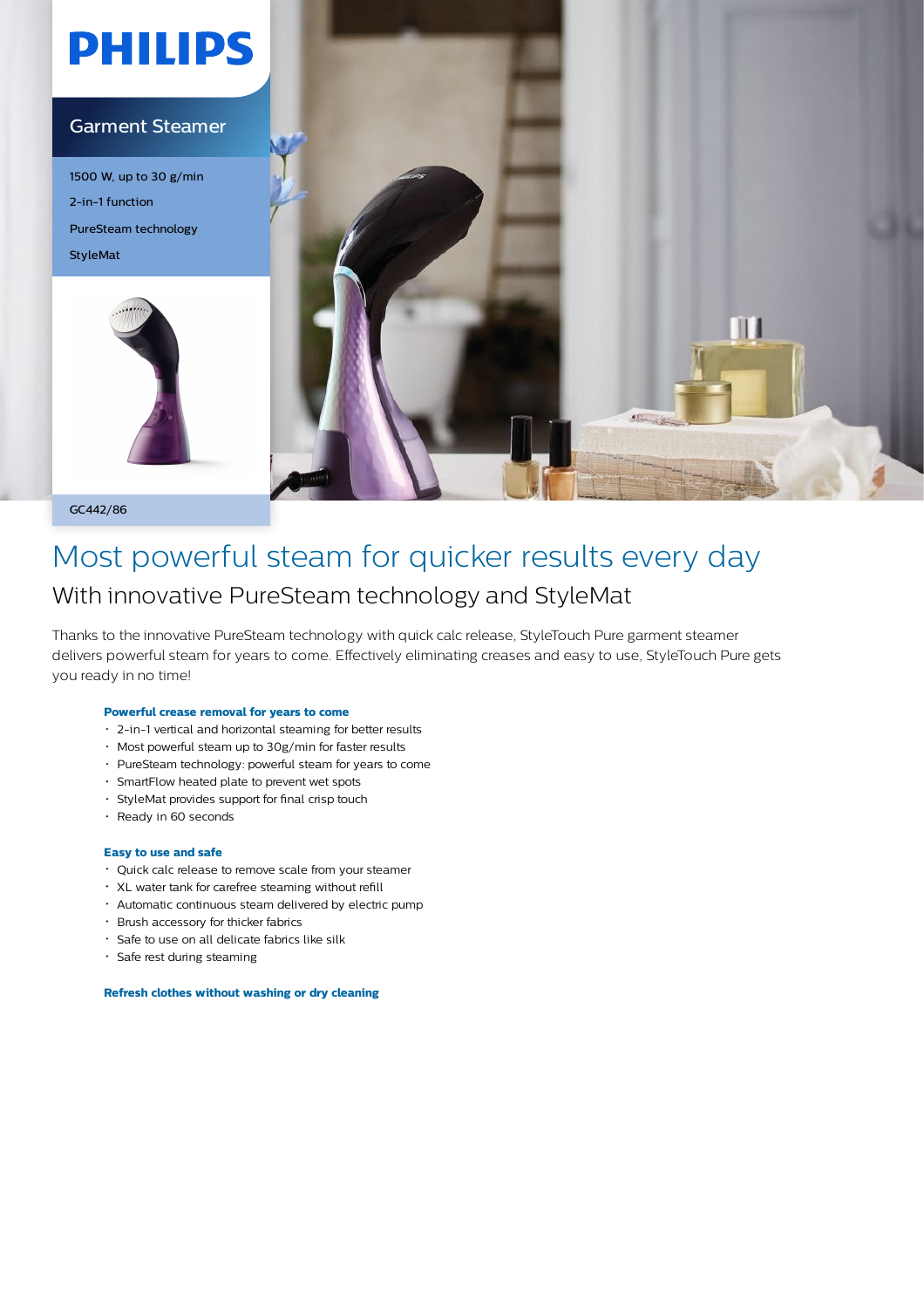## **Highlights**

#### **PureSteam technology**



Other steamers are easy to lose steam performance over time due to scale build-up. Thanks to the innovative PureSteam technology with quick calc release, the scale does not stick to the heater and is easy to remove. It is so effective that the steam is powerful for years to come.

#### **2-in-1 function**



Steam your clothes vertically without using an ironing board, or give them a finishing crisp touch by steaming horizontally on any straight surface around you. Due to it's unique internal design this steamer will generate powerful continuous steam even in horizontal position. Especially useful for tricky areas, like collars or cuffs.

#### **Quick calc release**



Quick calc release is the easiest way to remove scale from your steamer. Together with PureSteam technology, quick calc release guarantees consistently powerful steam for years to come.

#### **XL watertank**



The 200 ml water tank enables steaming up to 3 garments without refill. Enough to touch up a complete outfit and get ready in no time.

#### **Brush accessory**



The brush attachement opens the fabric fibers and enables better steam pemetration. It is especially good for thicker garments like jackets and coats. It can also help remove dirts and pills.

#### **Continuous steam**



Thanks to the electric pump, you do not need to pump manually. Just hold the trigger pressed and steam comes out continuously.

**SmartFlow heated plate**



The SmartFlow heated plate prevents condensation on your garments while still being 100% safe on all your clothes even delicates.

#### **Safe on all garments**



The steamer is safe to use on all fabrics. It is a great solution for delicate fabrics like silk and cashmere.

#### **Safe rest**



During the steaming session, you can rest the garment steamer just by letting it stand on its base. It is an easy and safe resting position.